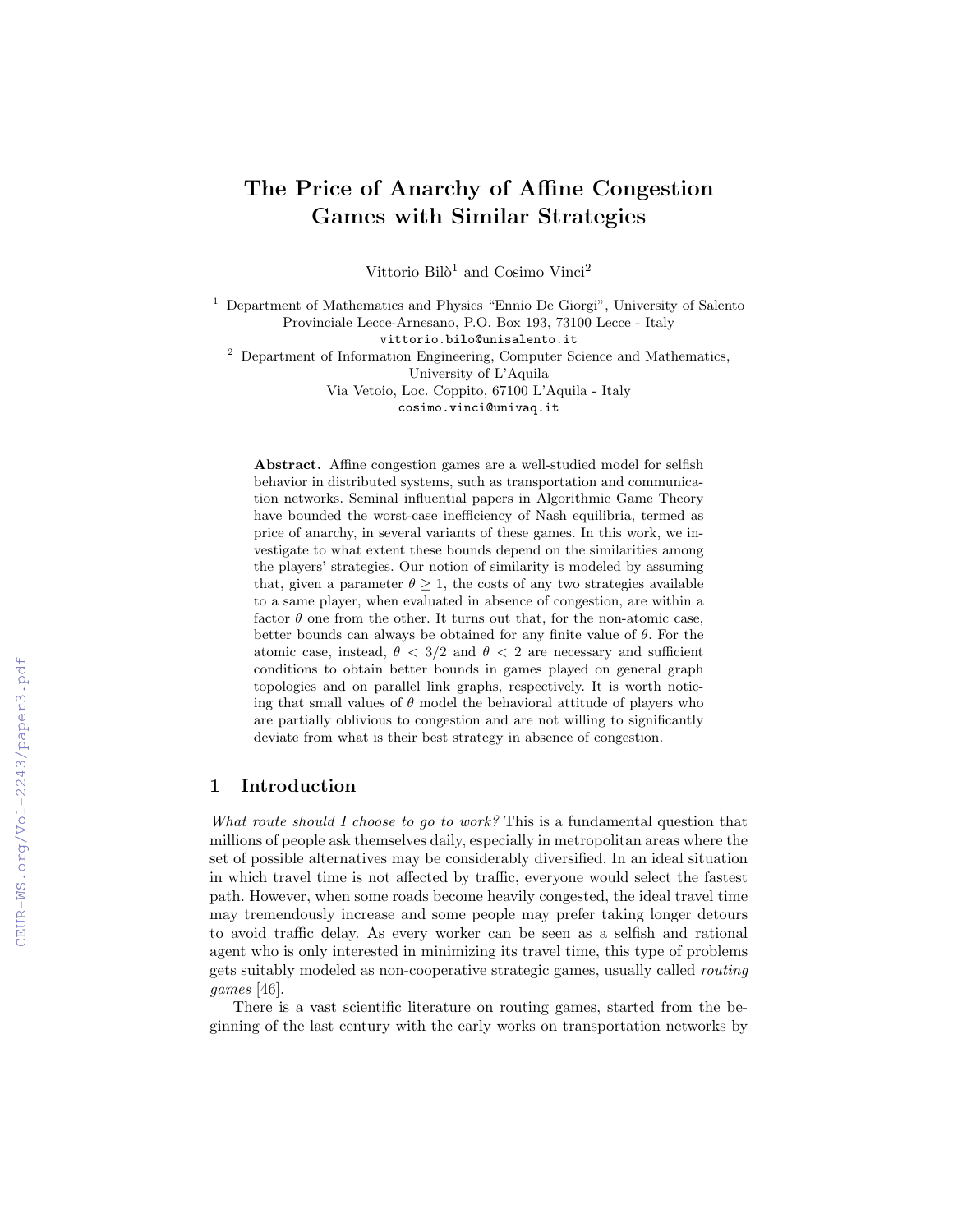Pigou [39], and developed and flourished later on, thanks to the advent of distributed networks, such as the Internet. One of the most successful and studied models in this area is that of congestion games [41] introduced by Rosenthal in 1973. In a congestion game, there is a finite set of players competing for a finite set of resources (i.e., roads in a network). Each player can choose an alternative from a set of available strategies, where each strategy is a subset of resources (i.e., one of the possible paths to go to work), and each resource has an associated latency function expressing the cost that a player incurs for using it; such a function only depends on the number of users (i.e., the travel time of a congested road as a function of the traffic). The cost of a player is defined as the sum of the latencies of the resources she chooses, and each player aims at minimizing it. A particularly well-studied case concerns *affine congestion games*, where the resource latency functions are affine (i.e., the travel time of a road increases linearly with its congestion).

Two versions of congestion games are usually considered in the literature depending on the amount of traffic controlled by the players: the atomic case and the non-atomic one. In the *atomic case* [41], every player controls a nonnegligible amount of traffic (i.e., traffic is discrete and every player contributes for a congestion of one), while, in the *non-atomic case* [4, 39], every player controls a negligible amount of traffic (i.e., traffic is a continuous flow and every player infinitesimally contributes to the congestion). A nice property possessed by congestion games is that they always admit pure Nash equilibria [38]: an outcome in which no player has an incentive to deviate to a different strategy.

The study of routing games (and so that of congestion games) has known a booming growth in the last twenty years thanks to the seminal papers by Koutsoupias and Papadimitriou [36] and Roughgarden and Tardos [47], which initiated the investigation of the inefficiency of pure Nash equilibria in noncooperative networks. The notion of price of anarchy [36], defined as the worstcase ratio of the social welfare of a pure Nash equilibrium to the social optimum, has been introduced to assess this phenomenon. Thanks to the effort of many researchers worldwide, we have a deep and almost complete understanding of the price of anarchy in (several variants of) congestion games [1, 3, 5, 6, 15, 16, 20, 26– 30, 32, 42, 44, 45, 47, 48]. In particular, the following results have been obtained with respect to affine congestion games. For the non-atomic case, Roughgarden and Tardos  $[47]$  showed that the price of anarchy is  $4/3$  and Roughgarden  $[42]$ complemented this result by proving that this value is independent of the network topology. For the atomic case, Awerbuch *et al.* [3] and Christodoulou and Koutsoupias  $[20]$  independently proved that the price of anarchy rises to  $5/2$ , while Lücking et al. [37] showed, that for games played on parallel link graphs, i.e., for the case in which all players have the same strategic space and each strategy is a singleton set, the price of anarchy drops again to 4/3.

#### 1.1 Our Contribution

In this work, we investigate to what extent the price of anarchy of affine congestion games is affected by the similarities among the players' strategies. Our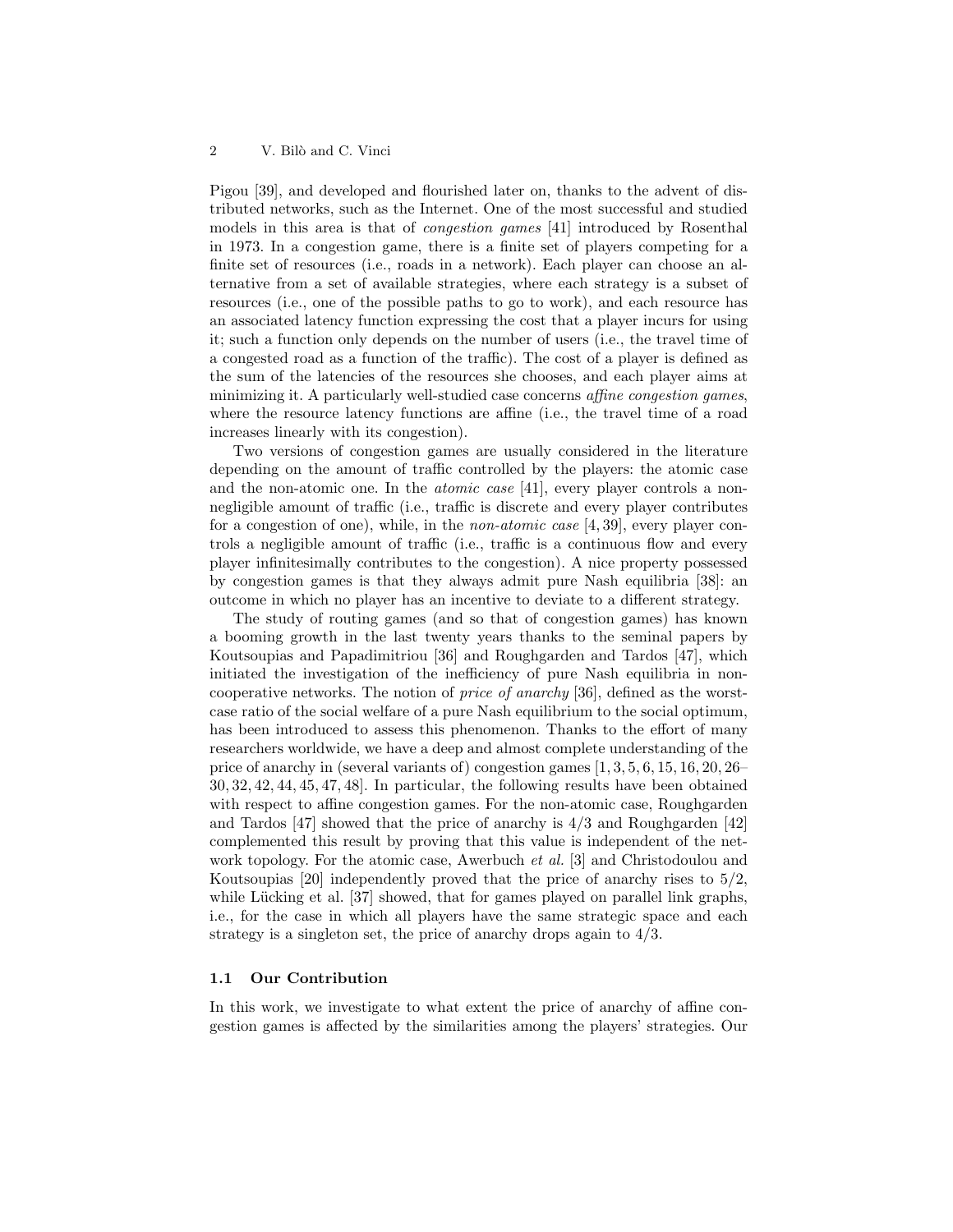notion of similarity is modeled by assuming that, given a parameter  $\theta \geq 1$ , the costs of any two strategies available to a same player, when evaluated in absence of congestion, are within a factor  $\theta$  one from the other.

For the non-atomic case, we show that the price of anarchy is exactly For the non- $\sqrt{(v^{(0)}-1)+v^{(1)}-2}$  for any  $\theta \in \mathbb{R}_{\geq 1} \setminus \{\frac{4}{3}\}\$ and  $\frac{9}{8}$  for  $\theta = \frac{4}{3}$ . Hence, improvements on the  $\frac{4}{3}$ -bound shown by Roughgarden and Tardos [47] can be obtained for any finite value of  $\theta$ . We also provide a lower bound of  $\frac{4\theta}{3\theta+1}$  which holds for games played on parallel link graphs. For the atomic case, we show that the price of played on paranel link graphs. To the atomic ease, we show that the price of anarchy is exactly min  $\left\{\frac{(4\theta-6)\sqrt{\theta^2-\theta+3}+4\theta^2+\theta-8}{8\theta-11}, \frac{5}{2}\right\}$  for  $\theta \in \mathbb{R}_{\geq 1} \setminus \left\{\frac{11}{8}\right\}$  and  $\frac{289}{120}$ for  $\theta = \frac{11}{8}$ , for games played on generic network topologies. For games played on parallel link graphs, instead, we show an upper bound of min  $\left\{\frac{3\theta-2}{2\theta-1},\frac{4}{3}\right\}$  and a lower bound of max  $\left\{\frac{2\theta}{\theta+1}, \frac{4}{3}\right\}$ , which are almost tight, since their difference is at most 0.0572. It turns out that  $\theta < 3/2$  and  $\theta < 2$  are necessary and sufficient conditions to obtain improved bounds in general games and in games played on parallel link networks, respectively. To this aim, we observe that small values of  $\theta$  model the behavioral attitude of players who are partially oblivious to congestion and are not willing to significantly deviate from what is their best strategy in absence of congestion.

#### 1.2 Related Work

The price of anarchy of non-atomic congestion games has been first considered in the seminal papers by Roughgarden and Tardos [47] and Roughgarden [42], and later on investigated in a number of follow-up papers [26–28]. The inefficiency of Nash equilibria in atomic congestion games has been first considered by Awerbuch et al. [3] and Christodoulou and Koutsoupias [20] who characterized the price of anarchy in games with affine latency functions. Caragiannis et al. [16] extended their bounds to singleton congestion games, where each strategy is a singleton set, while Lücking *et al.* [37] gave better bounds for games played on parallel link graphs. The price of anarchy has been largely studied for other classes of atomic congestion games (e.g. games with polynomial latencies  $[1, 23]$ , or with general latency functions [5, 15, 32, 45], games with altruistic players [7, 9, 18, 19, 31, 40]). Furthermore, other quality metrics to measure the performance of atomic congestion games (e.g. the approximate price of anarchy [8, 23], the price of stability [2, 11, 21, 23], the approximation ratio of some special types of best-response dynamics [10, 15, 24, 50]) have been introduced and analyzed. Finally, mechanisms to improve the price of anarchy have been proposed in [13, 14, 17, 22, 25, 35, 32–34, 43, 49].

## 2 Model and Definitions

For an integer i, set  $[i] := \{1, 2, \ldots, i\}$ . An atomic congestion game, or simply congestion game, is a tuple  $\mathsf{CG} = ([n], E, (\ell_e)_{e \in E}, (\Sigma_i)_{i \in [n]})$ , where  $[n]$  is a set of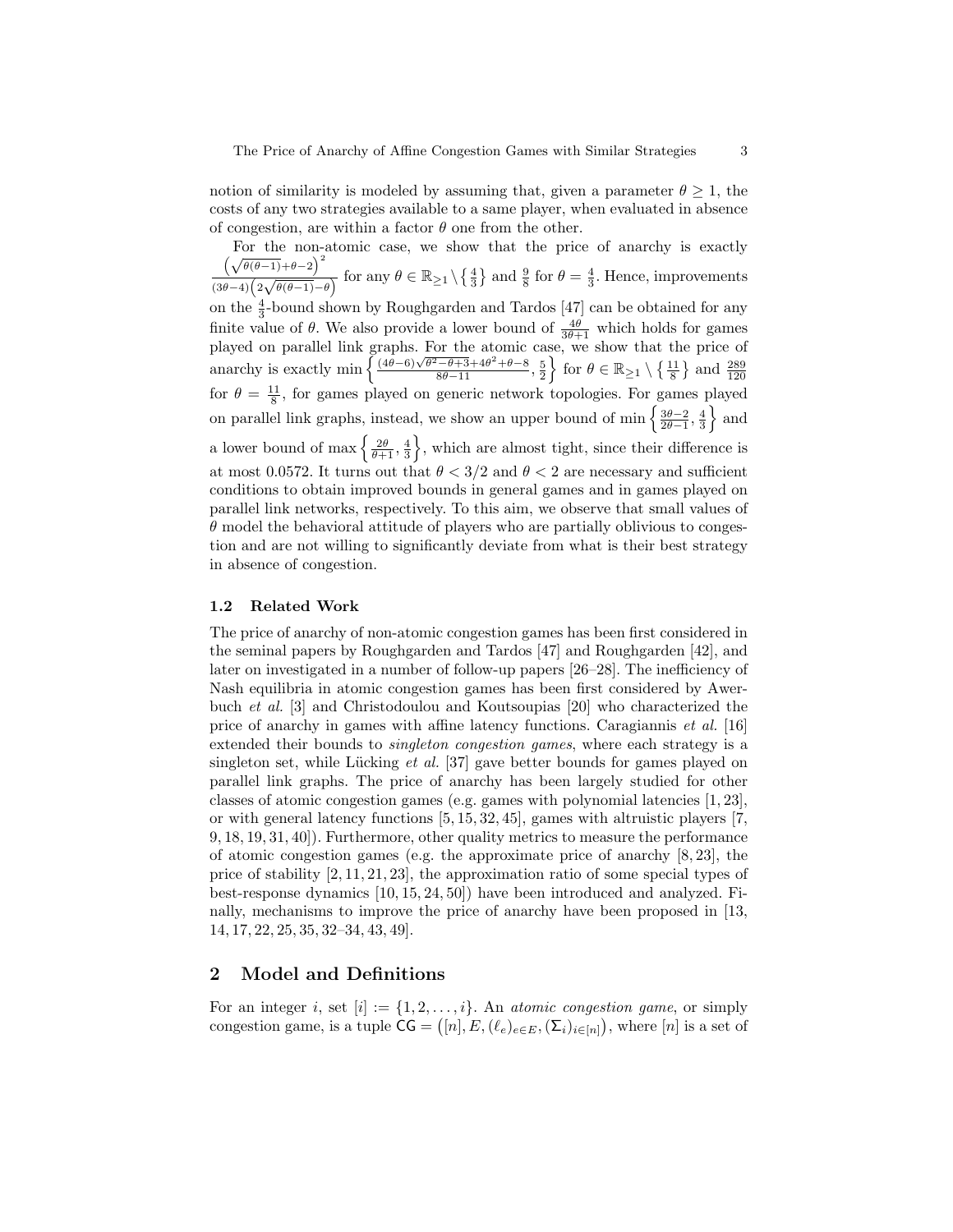$n \geq 2$  players, E is a set of resources,  $\ell_e : \mathbb{R}_{\geq 0} \to \mathbb{R}_{\geq 0}$  is the latency function of resource  $e \in R$ , and, for each player  $i \in [n]$ ,  $\Sigma_i \subseteq 2^R \setminus \emptyset$  is her set of strategies (i.e. a strategy is a non-empty subset of resources).

A congestion game is affine when, for each  $e \in E$ ,  $\ell_e(x) = \alpha_e x + \beta_e$ , with  $\alpha_e, \beta_e \geq 0$ . If  $\beta_e = 0$  for any  $e \in E$  we speak of linear congestion games. A singleton congestion game is a congestion game in which, for each  $i \in [n]$  and  $S \in \Sigma_i, |S| = 1$ , i.e., each player can only select single resources, and a *symmetric* congestion game is one in which  $\Sigma_i = \Sigma$  for each  $i \in [n]$ , i.e., all players share the same strategy space. Congestion games which are both symmetric and singleton are equivalently denoted as games played on parallel link graphs (in particular, when considering network games).

A strategy profile is an n-tuple of strategies  $\sigma = (\sigma_1, \ldots, \sigma_n)$ , that is, a state of the game in which each player  $i \in [n]$  is adopting strategy  $\sigma_i \in \Sigma_i$ , so that  $\times_{i\in[n]}\Sigma_i$  denotes the set of strategy profiles which can be realized in CG. For a strategy profile  $\sigma$ , the congestion of resource  $e \in E$  in  $\sigma$ , denoted as  $k_e(\boldsymbol{\sigma}) := |\{i \in [n] : e \in \sigma_i\}|$ , is the number of players using resource e in  $\boldsymbol{\sigma}$ .

The cost of player *i* in  $\sigma$  is defined as  $c_i(\sigma) := \sum_{e \in \sigma_i} \ell_e(k_e(\sigma))$  and each player aims at minimizing it. For the sake of conciseness, when the strategy profile  $\sigma$  is clear from the context, we write  $k_e$  in place of  $k_e(\sigma)$ .

Congestion Games with Similar Strategies Given  $\theta \geq 1$ , a congestion game with  $\theta$ -similar strategies is a congestion game  $\mathsf{CG}(\theta)$  equal to a given congestion game CG, but where each player  $i \in [n]$  has a strategy set  $\Sigma_i(\theta) \subseteq \Sigma_i$  defined as follows:  $\Sigma_i(\theta) := \left\{ S \in \Sigma_i : \sum_{e \in S} \ell_e(1) \leq \theta \sum_{e \in S'} \ell_e(1) \quad \forall S' \in \Sigma_i \right\}$ , i.e. the costs of any two strategies available to a same player, when evaluated in absence of congestion (except for the unitary congestion due to herself), are within a factor  $\theta$  one from the other. Observe that for  $\theta = \infty$ ,  $\text{CG}(\theta)$  coincides with CG.

**Pure Nash Equilibria** Fix a strategy profile  $\sigma$  and a player  $i \in [n]$ . We denote with  $\sigma_{-i}$  the restriction of  $\sigma$  to all the players other than *i*; moreover, for a strategy  $S \in \Sigma_i$ , we denote with  $(\sigma_{-i}, S)$  the strategy profile obtained from  $\sigma$  when player *i* changes her strategy from  $\sigma_i$  to S, while the strategies of all the other players are kept fixed. A pure Nash equilibrium [38] is a strategy profile  $\sigma$  such that, for any player  $i \in [n]$  and strategy  $S \in \Sigma_i$ ,  $c_i(\sigma) \leq c_i(\sigma_{-i}, S)$ , that is, an outcome of the game in which no player can improve her situation by unilaterally deviating to another strategy.

Quality of Equilibria A *social function* that is usually used as a measure of the quality of a strategy profile in congestion games is the total latency, defined as  $\mathsf{SUM}(\bm{\sigma}):=\sum_{i\in[n]}c_i(\bm{\sigma})=\sum_{e\in E}k_e(\bm{\sigma})\ell_e(k_e(\bm{\sigma})).$  A social optimum is a strategy profile  $\sigma^*$  minimizing SUM. Again, for the sake of conciseness, once a particular social optimum has been fixed, we write  $o_e$  to denote the value  $k_e(\sigma^*)$ .

The price of anarchy of a congestion game CG (with respect to the social function SUM), denoted as PoA(CG), is the maximum of the ratio  $SUM(\sigma)/SUM(\sigma^*),$ where  $\sigma$  is a pure Nash equilibrium for CG and  $\sigma^*$  is a social optimum for CG.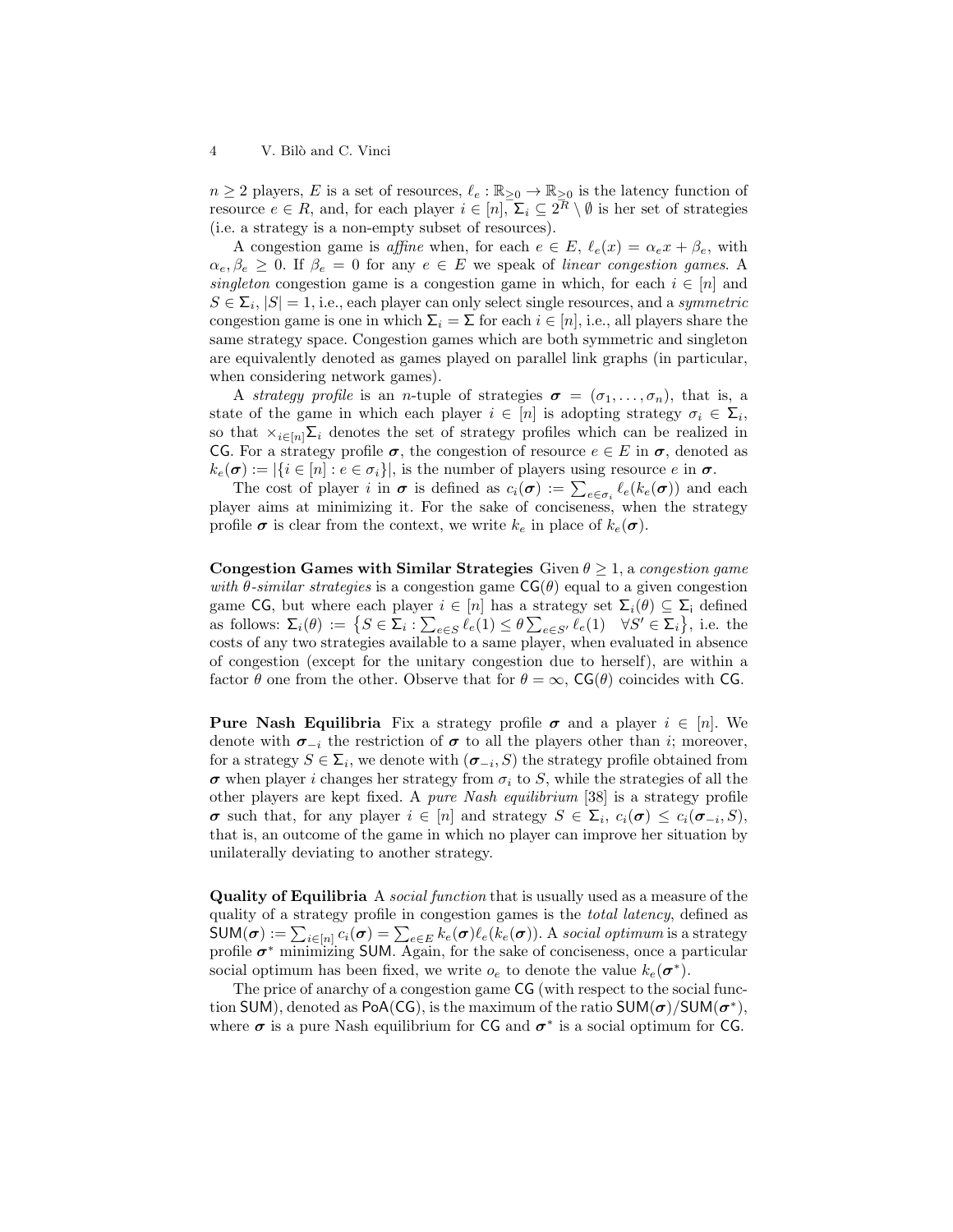The Price of Anarchy of Affine Congestion Games with Similar Strategies 5

Relatively to congestion games with  $\theta$ -similar strategies, observe that the price of anarchy is a non decreasing function with respect to  $\theta$ .

Remark 1. As shown in [6] for classic affine congestion games, given an affine congestion game with  $\theta$ -similar strategies  $CG(\theta)$ , we have that there exists a linear congestion game with  $\theta$ -similar strategies  $CG^*(\theta)$  having the same price of anarchy of  $CG(\theta)$  (a proof of this fact is deferred to the full version of this paper).

Non-atomic Congestion Games Non-atomic congestion games [39, 51, 4] are an important variant of atomic congestion games, obtained when the social impact of each player is infinitesimally small, and there are infinitely many players . A non-atomic congestion game, is a tuple  $NCG = ((f_i)_{i \in [n]}, E, (\ell_e)_{e \in E}, (\Sigma_i)_{i \in [n]})$ where  $f_i \in \mathbb{R}_{\geq 0}$  is the amount of players of type i for any  $i \in [n]$ ,  $\Sigma_i \subseteq 2^R \setminus \emptyset$  is the set of strategies for players of type i for any  $i \in [n]$ , and the other quantities are defined analogously to atomic congestion games.

The concepts defined for atomic congestion games can be adapted to the nonatomic case. A strategy profile is a tuple  $\sigma := (\sigma_{i,S})_{i \in [n], S \in \Sigma_i}$ , that is a state of the game where  $\sigma_{i,S} \geq 0$  is the total amount of players of type i selecting strategy S, for any  $i \in [n]$  and  $S \in \Sigma_i$ . Given a strategy profile  $\sigma$ ,  $k_e(\sigma) :=$  $\sum_{i\in[n],S\in\mathsf{\Sigma}_i:e\in S}\sigma_{i,S}$  is the total amount of players selecting e in  $\sigma$ , and given a strategy  $S, c_S(\sigma) := \sum_{e \in S} \ell_e(k_e(\sigma))$  is the cost of players selecting S in  $\sigma$ .

A pure Nash equilibrium (often called Wardrop equilibrium [51] when referring to non-atomic games), is a strategy profile  $\sigma$  such that, for any  $i \in [n]$ and  $S \in \Sigma_i$  such that  $\sigma_{i,S} > 0$ ,  $c_S(\sigma) \leq c_{S'}(\sigma)$  holds for any  $S' \in \Sigma_i$ . The total latency function is defined as  $\mathsf{SUM}(\sigma) := \sum_{i \in [n], S \in \Sigma_i} \sigma_{i,S} c_S(\sigma)$  $\sum_{e \in E} k_e(\sigma) \ell_e(k_e(\sigma))$ . Finally, the concepts of singleton games, symmetric games, social optima, and price of anarchy are defined as in atomic congestion games.

Given  $\theta \geq 1$ , a non-atomic congestion game with  $\theta$ -similar strategy NCG( $\theta$ ) is equal to a given non-atomic congestion game NCG, but where the set of strategy is  $\Sigma_i(\theta) := \left\{ S \in \Sigma_i : \sum_{e \in S} \ell_e(0) \leq \theta \sum_{e \in S'} \ell_e(0) \quad \forall S' \in \Sigma_i \right\}^3$ .

## 3 Affine Congestion Games with Similar Strategies

In the following theorem we compute an upper bound on the price of anarchy of affine congestion games with  $\theta$ -similar strategies for any  $\theta > 1$ , when there is no restrictions on the players' strategic space.

<sup>&</sup>lt;sup>3</sup> To define  $\Sigma_i(\theta)$  for the non-atomic case, we consider  $\ell_e(0)$  instead of  $\ell_e(1)$  since, for non-atomic games, the contribution of each player to the congestion of each resource is null, differently from atomic games in which the contribution to the congestion is unitary.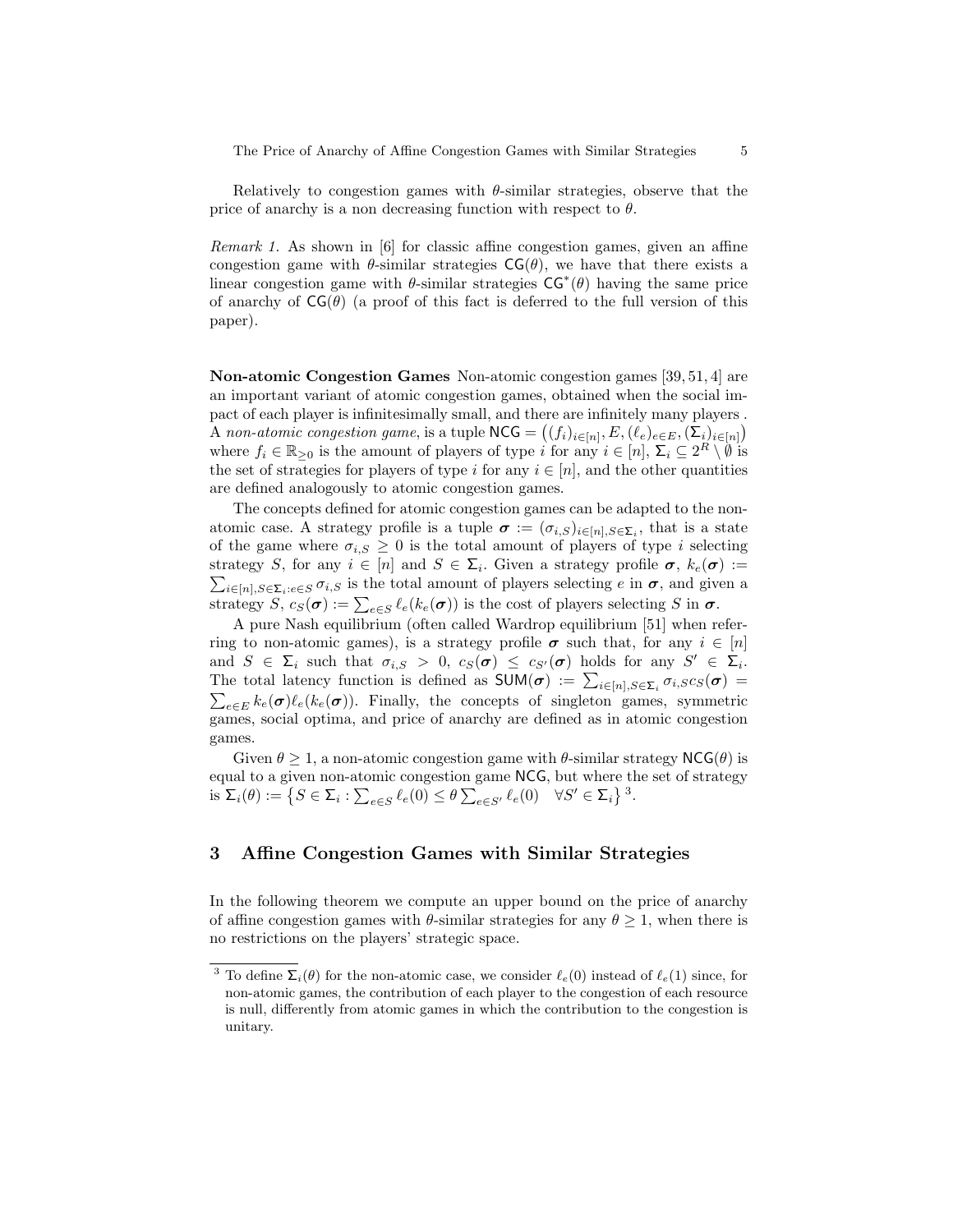**Theorem 1 (Upper Bound).** Let  $CG(\theta)$  be an arbitrary affine congestion game with  $\theta$ -similar strategies. Then<sup>4</sup>:

$$
\text{PoA}(\text{CG}(\theta)) \le \begin{cases} \frac{(4\theta - 6)\sqrt{\theta^2 - \theta + 3} + 4\theta^2 + \theta - 8}{8\theta - 11} & \text{if } 1 \le \theta < \frac{11}{8} \text{ or } \frac{11}{8} < \theta < \frac{3}{2} \\ \frac{289}{120} & \text{if } \theta = \frac{11}{8} \\ \frac{5}{2} & \text{if } \theta \ge \frac{3}{2} \end{cases}
$$

*Proof.* If  $\theta \geq \frac{3}{2}$  the upper bound of  $\frac{5}{2}$  trivially holds since  $\frac{5}{2}$  is the price of 2 *LOOP*. If  $\theta \geq \frac{1}{2}$  the upper bound of  $\frac{1}{2}$  trivially holds since  $\frac{1}{2}$  anarchy of general affine congestion games [20, 3], i.e. for  $\theta \to \infty$ .

Assume that  $1 \leq \theta < \frac{11}{8}$  or  $\frac{11}{8} < \theta < \frac{3}{2}$ . Because of Remark 1, assume without loss of generality that  $\mathsf{C}\tilde{\mathsf{G}}(\theta)$  is a linear congestion game. Let  $\sigma =$  $(\sigma_1, \sigma_2, \ldots, \sigma_n)$  and  $\sigma^* = (\sigma_1^*, \sigma_2^*, \ldots, \sigma_n^*)$  be a pure Nash equilibrium and a social optimum of  $CG(\theta)$ , respectively. By applying the primal-dual method (a powerful technique introduced by  $\text{Bilò } [6]$  to determine good bounds on the performance of congestion games), we get the following linear program (recall that we write  $k_e$  and  $o_e$  in place of  $k_e(\sigma)$  and  $k_e(\sigma^*)$ , respectively):

$$
\text{LP}: \quad \max \quad \sum_{e \in E} \alpha_e k_e^2 \tag{1}
$$

s.t. 
$$
\sum_{e \in E} \alpha_e k_e^2 \le \sum_{e \in E} \alpha_e o_e (k_e + 1)
$$
 (2)

$$
\sum_{e \in E} \alpha_e k_e \le \theta \sum_{e \in E} \alpha_e o_e \tag{3}
$$

$$
\sum_{e \in E} \alpha_e o_e^2 = 1 \tag{4}
$$

 $\alpha_e \geq 0$ ,  $\forall e \in E$ 

where:

- the objective function (1) is the total latency of  $\sigma$ ;
- (2) has been obtained by relaxing inequality  $c_i(\sigma) \leq c_i(\sigma_{-i}, \sigma_i^*)$  (that holds because of the pure Nash equilibrium condition) to obtain inequalities of the form  $\sum_{e \in \sigma_i} \alpha_e k_e \leq \sum_{e \in \sigma_i^*} \alpha_e (k_e + 1)$ , and by summing them for any  $i \in [n]$ ;
- (3) has been obtained by summing all the inequalities  $\sum_{e \in \sigma_i} \alpha_e \leq$  $\theta \sum_{e \in \sigma_i^*} \alpha_e$  for each  $i \in [n]$  (holding since strategies are  $\theta$ -similar);
- the linear coefficients  $\alpha_e$ 's are the variables of the linear program, and the other quantities are fixed parameters;
- (4) normalizes the optimal social function, so that the maximum value of the objective function is an upper bound on the price of anarchy.

By taking the dual of LP, in which we associate the dual variable  $x(\theta)$  to the primal constraint (2), the dual variable  $y(\theta)$  to the primal constraint (3), and

<sup>&</sup>lt;sup>4</sup> We consider separately the case  $\theta = \frac{11}{8}$  since the function determining the price of anarchy for the cases  $1 \leq \theta < \frac{11}{8}$  or  $\frac{11}{8} < \theta < \frac{3}{2}$  (so as other functions considered in the proof) is not defined for  $\theta = \frac{11}{8}$  (it is of the form  $\frac{0}{0}$ ), but can be extended by continuity to  $\theta = \frac{11}{8}$ , thus obtaining for  $\theta \to \frac{11}{8}$  a price of anarchy of  $\frac{289}{120}$ .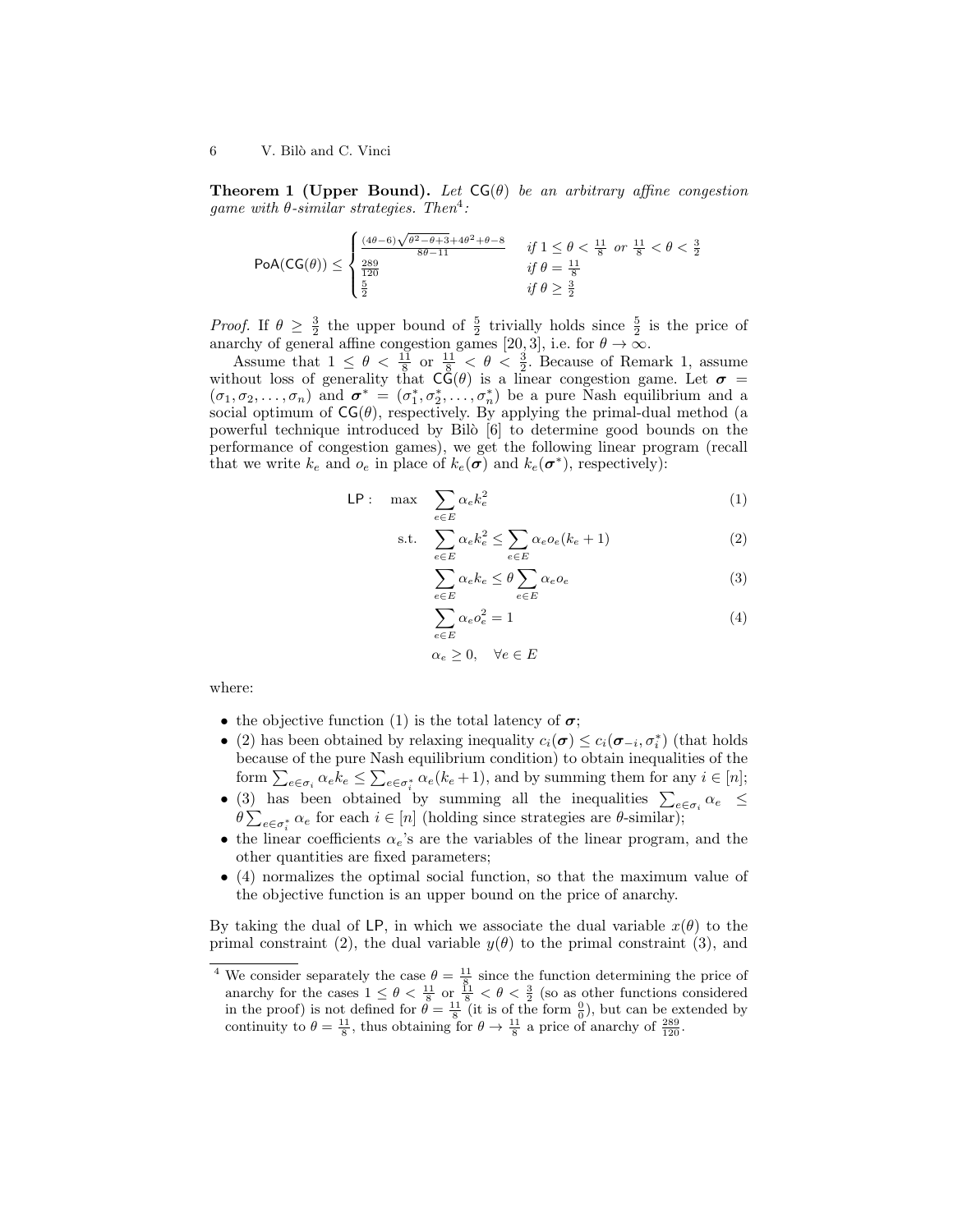the dual variable  $\gamma(\theta)$  to the primal constraint (4), we get:

PLP: min 
$$
\gamma(\theta)
$$

\ns.t.  $\gamma(\theta) o_e^2 - k_e^2 - x(\theta) \left( -k_e^2 + o_e(k_e + 1) \right) - y(\theta) \left( -k_e + \theta o_e \right) \geq 0, \forall e \in E$  (5)

\n $x(\theta), y(\theta) \geq 0$ 

For the weak duality theorem, we get that any feasible solution  $(\gamma(\theta), x(\theta), y(\theta))$ of DLP is such that  $\gamma(\theta)$  is an upper bound on the maximum value of LP, i.e. an upper bound on the price of anarchy. One can show that, by setting  $γ(θ) := \frac{(4θ-6)√θ^2 - θ+3+4θ^2+θ-8}{8θ-11}, x(θ) := \frac{10θ-10-2√θ^2 - θ+3}{8θ-11} ≥ 1$  and  $y(θ) :=$  $\frac{4\sqrt{\theta^2- \theta+3}+4\theta-13}{8\theta-11} \geq 0$ , constraint (5) is verified for any  $k_e, o_e \in \mathbb{Z}_{\geq 0}$  (a formal proof of this fact is deferred to the full version), and the claim follows.

Finally, if  $\theta = \frac{11}{8}$  it suffices considering the quantities  $\gamma(\theta), x(\theta), y(\theta)$  defined above, but for  $\theta \to \frac{11}{8}$ , and the claim follows as well.

We have that the upper bound shown in Theorem 1 is tight (the proof is deferred to the full version).

**Theorem 2 (Lower Bound).** For any  $\epsilon > 0$ , there exists an affine congestion qame with  $\theta$ -similar strategies  $\mathsf{CG}(\theta)$  such that:

$$
\text{PoA}(\text{CG}(\theta)) \ge \begin{cases} \frac{(4\theta - 6)\sqrt{\theta^2 - \theta + 3} + 4\theta^2 + \theta - 8}{8\theta - 11} - \epsilon & \text{if } 1 \le \theta < \frac{11}{8} \text{ or } \frac{11}{8} < \theta < \frac{3}{2} \\ \frac{289}{120} - \epsilon & \text{if } \theta = \frac{11}{8} \\ \frac{5}{2} & \text{if } \theta \ge \frac{3}{2} \end{cases}
$$

### 3.1 The Case of Symmetric Singleton Games

Now, we focus on the case of symmetric singleton games. In the following theorem, we compute an upper bound on the price of anarchy of affine symmetric singleton congestion games with  $\theta$ -similar strategies, for any  $\theta \geq 1$ .

**Theorem 3 (Upper Bound).** Let  $CG(\theta)$  be an arbitrary affine symmetric singleton congestion game with  $\theta$ -similar strategies. Then:

$$
\mathsf{PoA}(\mathsf{CG}(\theta)) \le \begin{cases} \frac{3\theta - 2}{2\theta - 1} & \text{if } 1 \le \theta < 2\\ \frac{4}{3} & \text{if } \theta \ge 2 \end{cases}
$$

*Proof.* If  $\theta \geq 2$  the upper bound of  $\frac{4}{3}$  trivially holds since  $\frac{4}{3}$  is the price of anarchy of affine symmetric singleton games, i.e. when  $\theta = \infty$ .

Assume that  $\theta \in [1, 2)$ . Let  $\boldsymbol{\sigma} := (\sigma_1, \sigma_2, \dots, \sigma_n)$  and  $\boldsymbol{\sigma}^* := (\sigma_1^*, \sigma_2^*, \dots, \sigma_n^*)$ be a pure Nash equilibrium and a social optimum of  $CG(\theta)$ , respectively. The discrepancy of resource  $e \in E$  is defined as  $d_e := k_e - o_e$ . Resource e is *overloaded* if  $d_e > 0$ ; it is *underloaded* if  $d_e < 0$ . Define  $E^+ := \{e \in E : d_e > 0\}$  as the set of overloaded resources and  $E^- := \{e \in E : d_e < 0\}$  as the set of underloaded ones. Note that, since in any strategy profile each player uses exactly one resource, the following property holds:  $\sum_{e \in E^+} d_e + \sum_{e \in E^-} d_e = 0$ . Define the *discrepancy* between  $\sigma$  and  $\sigma^*$  as the value  $\widetilde{d} = \sum_{e \in E^+} d_e$ .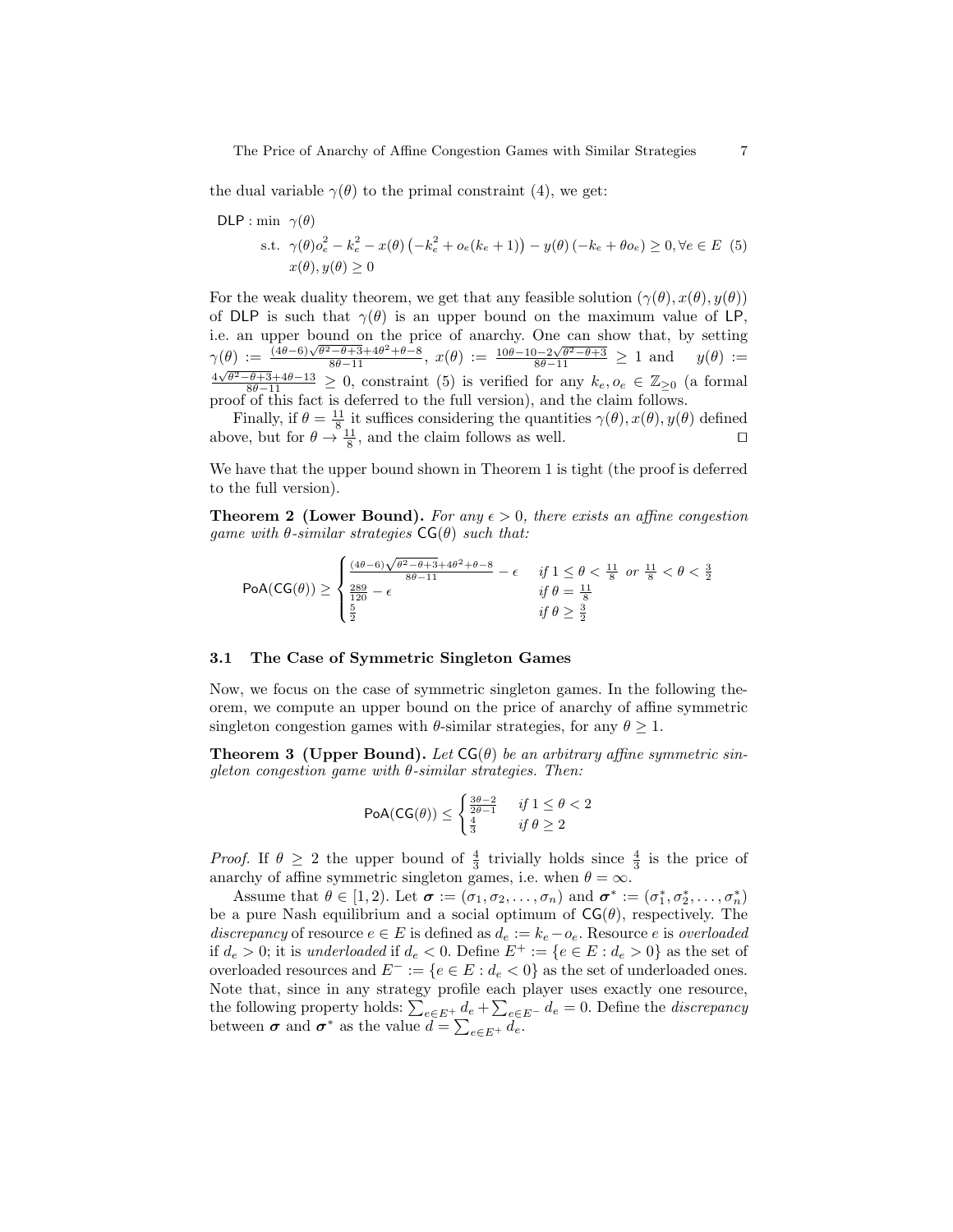A rebalancing deviation is a deviation  $(\sigma_{-i}, s_i)$  such that  $\sigma_i \in E^+$  and  $s_i \in$  $E^-$ , that is, the deviating player abandons an overloaded resource to join an underloaded one; hence, a rebalancing deviation can be specified by a triple  $(p, \text{old}, \text{new})$ , where  $p \in N$  is the deviating player,  $\text{old} \in E^+$  is the abandoned resource and new  $\in E^-$  is the newly joined one. A *rebalancing* is a collection of rebalancing deviations in which each player is involved at most once. It is easy to see that there exists a rebalancing  $(p(i), \text{old}(i), \text{new}(i))_{i \in [d]}$  made up of d rebalancing deviations which recreates  $\sigma^*$  starting from  $\sigma$ . Since  $\sigma$  is a Nash equilibrium, for each  $i \in [d]$ , we have  $\alpha_{\text{old}(i)} k_{\text{old}(i)} + \beta_{\text{old}(i)} \leq \alpha_{\text{new}(i)}(k_{\text{new}(i)} +$  $1) + \beta_{\mathsf{new}(i)}$ . Moreover, since  $\mathsf{CG}(\theta)$  is a symmetric singleton game with  $\theta$ -similar strategies, for each  $i \in [d]$ , we have  $\alpha_{\mathsf{new}(i)} + \beta_{\mathsf{new}(i)} \leq \theta (\alpha_{\mathsf{old}(i)} + \beta_{\mathsf{old}(i)})$ . Hence, by applying the primal-dual method, we get the following linear program:

$$
\begin{aligned}\n\mathsf{LP}: \quad & \max \quad \sum_{e \in E} \alpha_e k_e^2 + \beta_e k_e \\
& \text{s.t.} \quad \alpha_{\text{old}(i)} k_{\text{old}(i)} + \beta_{\text{old}(i)} \le \alpha_{\text{new}(i)} (k_{\text{new}(i)} + 1) + \beta_{\text{new}(i)}, \quad \forall i \in [d] \\
& \alpha_{\text{new}(i)} + \beta_{\text{new}(i)} \le \theta \left( \alpha_{\text{old}(i)} + \beta_{\text{old}(i)} \right), \quad \forall i \in [d] \\
& \sum_{e \in E} \alpha_e o_e^2 + \beta_e o_e = 1, \qquad \alpha_e, \beta_e \ge 0 \quad \forall e \in E\n\end{aligned}
$$

By taking the dual of LP, in which we associate the dual variable  $x_i(\theta)$  to the ith primal constraint of the first family, the dual variable  $y_i(\theta)$  to the *i*th primal constraint of the second family, and the dual variable  $\gamma(\theta)$  to the last primal constraint, we get:

**DLP**: 
$$
\min \quad \gamma(\theta)
$$

\ns.t. 
$$
\sum_{i \in [d]: \text{old}(i) = e} x_i(\theta) k_e - \sum_{i \in [d]: \text{new}(i) = e} x_i(\theta)(k_e + 1)
$$

\n
$$
- \sum_{i \in [d]: \text{old}(i) = e} y_i(\theta) \theta + \sum_{i \in [d]: \text{new}(i) = e} y_i(\theta) + \gamma(\theta) o_e^2 \geq k_e^2, \quad \forall e \in E
$$

\n
$$
\sum_{i \in [d]: \text{old}(i) = e} x_i(\theta) - \sum_{i \in [d]: \text{new}(i) = e} x_i(\theta)
$$

\n
$$
- \sum_{i \in [d]: \text{old}(i) = e} y_i(\theta) \theta + \sum_{i \in [d]: \text{new}(i) = e} y_i(\theta) + \gamma(\theta) o_e \geq k_e, \quad \forall e \in E
$$

\n
$$
x_i(\theta), y_i(\theta) \geq 0, \quad \forall i \in [d]
$$

One can show that, by setting  $\gamma(\theta) := \frac{3\theta - 2}{2\theta - 1}$ ,  $x_i(\theta) := \frac{3\theta - 1}{2\theta - 1} \geq 1$  and  $y_i(\theta) :=$  $\frac{1}{2\theta-1}$  ≥ 0  $\forall i \in [d]$ , both dual constraints are verified for any  $k_e, o_e \in \mathbb{Z}_{\geq 0}$ (a formal proof of this fact is deferred to the full version), thus, for the weak duality theorem, the considered  $\gamma(\theta)$  is an upper bound on PoA(CG( $\theta$ )).  $\Box$ 

In the following theorem, we show that the previous upper bound is almost tight, by exhibiting an almost tight lower bound.

**Theorem 4 (Lower Bound).** For any  $\theta \geq 1$ , there exists an affine symmetric singleton congestion game with  $\theta$ -similar strategies  $CG(\theta)$ , such that:

$$
\mathsf{PoA}(\mathsf{CG}(\theta)) \ge \begin{cases} \frac{2\theta}{\theta+1} & \text{if } 1 \le \theta < 2\\ \frac{4}{3} & \text{if } \theta \ge 2 \end{cases}
$$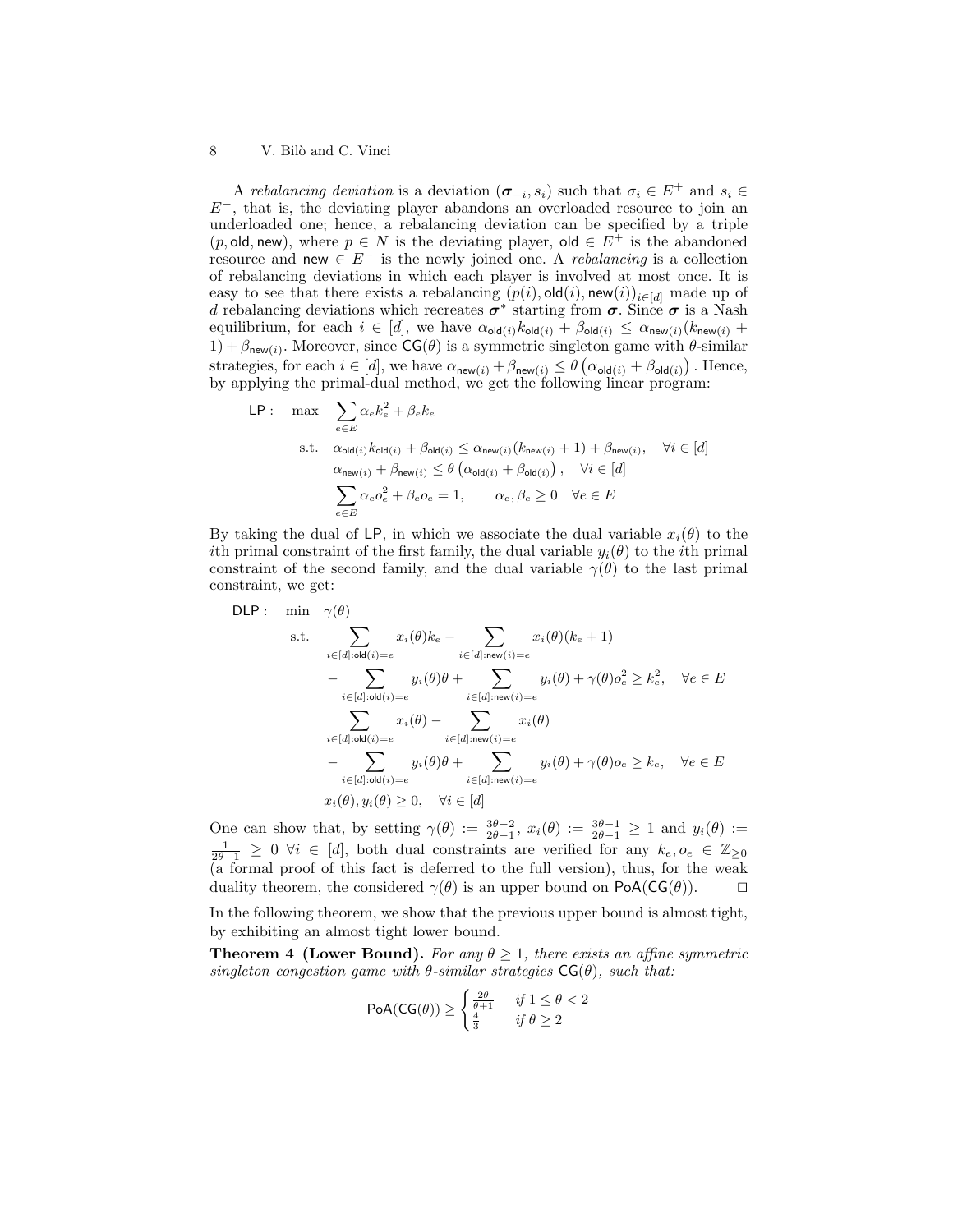*Proof.* For  $\theta \geq 2$  the lower bound defined in [37] is an affine symmetric singleton congestion game with  $\theta$ -similar strategies and having a price of anarchy of  $\frac{4}{3}$ . If  $\theta$  < 2, consider a symmetric singleton congestion game CG having two players, two resources  $e_1, e_2$  with  $\ell_{e_1}(x) := (\theta - 1)x + 2 - \theta$  and  $\ell_{e_2}(x) := \theta$ . One can easily observe that the strategy profile  $\sigma$  in which all players select resource  $e_1$ is a pure Nash equilibrium, and that both strategies  $\{e_1\}$  and  $\{e_2\}$  belong to  $\Sigma(\theta)$ . Let  $\sigma^*$  be the strategy profile in which one player selects  $e_1$ , and the other one selects  $e_2$ . We get  $\text{PoA}(\text{CG}(\theta)) \ge \frac{\text{SUM}(\sigma)}{\text{SUM}(\sigma^*)} = \frac{((\theta-1)2+2-\theta)2}{(\theta-1)+(2-\theta)+\theta} = \frac{2\theta}{1+\theta}$  $\Box$ 

# 4 Affine Non-atomic Congestion Games with Similar Strategies

Now, we compute an upper bound on the price of anarchy of non-atomic congestion games with  $\theta$ -similar strategies, for any  $\theta \geq 1$  (a formal proof is deferred to the full version).

**Theorem 5 (Upper Bound).** Let  $NCG(\theta)$  be an arbitrary affine non-atomic congestion game with  $\theta$ -similar strategies. Then:

$$
\text{PoA}(\text{CG}(\theta)) \leq \begin{cases} \frac{\left(\sqrt{(\theta-1)\theta}+\theta-2\right)^2}{(3\theta-4)\left(2\sqrt{(\theta-1)\theta}-\theta\right)} & \text{ if } 1 \leq \theta < \frac{4}{3} \text{ or } \frac{4}{3} < \theta\\ \frac{9}{8} & \text{ if } \theta = \frac{4}{3} \end{cases}
$$

We show that the previous upper bound is tight (a formal proof is deferred to the full version).

**Theorem 6 (Lower Bound).** For any  $\theta > 1$  and for any  $\epsilon > 0$ , there exists an affine non-atomic congestion game with  $\theta$ -similar strategies  $NCG(\theta)$  such that:

$$
\text{PoA}(\text{CG}(\theta)) \ge \begin{cases} \frac{\left(\sqrt{(\theta-1)\theta}+\theta-2\right)^2}{(3\theta-4)\left(2\sqrt{(\theta-1)\theta}-\theta\right)}-\epsilon & \text{ if } 1 \le \theta < \frac{4}{3} \text{ or } \frac{4}{3} < \theta \\ \frac{9}{8}-\epsilon & \text{ if } \theta = \frac{4}{3} \end{cases}
$$

We also exhibit an almost tight lower bound for affine symmetric singleton nonatomic congestion games.

Theorem 7 (Lower Bound for Symmetric Singleton Games). For any  $\theta \geq 1$ , there exists an affine symmetric singleton non-atomic congestion game with  $\theta$ -similar strategies  $NCG(\theta)$ , such that:

$$
\text{PoA}(\text{NCG}(\theta)) \geq \frac{4\theta}{3\theta+1}
$$

Proof. Consider a symmetric singleton non-atomic congestion game NCG having a unitary amount of players, and two resources  $e_1, e_2$  with  $\ell_{e_1}(x) := (\theta - 1)x + 1$ and  $\ell_{e_2}(x) := \theta$ . One can easily observe that the strategy profile  $\sigma$  in which all players select resource  $e_1$  is a pure Nash equilibrium, and that both strategies  ${e_1}$  and  ${e_2}$  belong to  $\Sigma(\theta)$ . Let  $\sigma^*$  be the strategy profile in which half of the players select  $e_1$ , and the remaining ones select  $e_2$ . We get PoA(NCG( $\theta$ ))  $\geq$  $\frac{\mathsf{SUM}(\bm{\sigma})}{\mathsf{SUM}(\bm{\sigma}^*)} = \frac{(\theta-1)+1}{\frac{1}{4}(\theta-1)+\frac{1}{2}+\frac{1}{2}\theta} = \frac{4\theta}{3\theta+1}$  $\frac{4\theta}{3\theta+1}$ .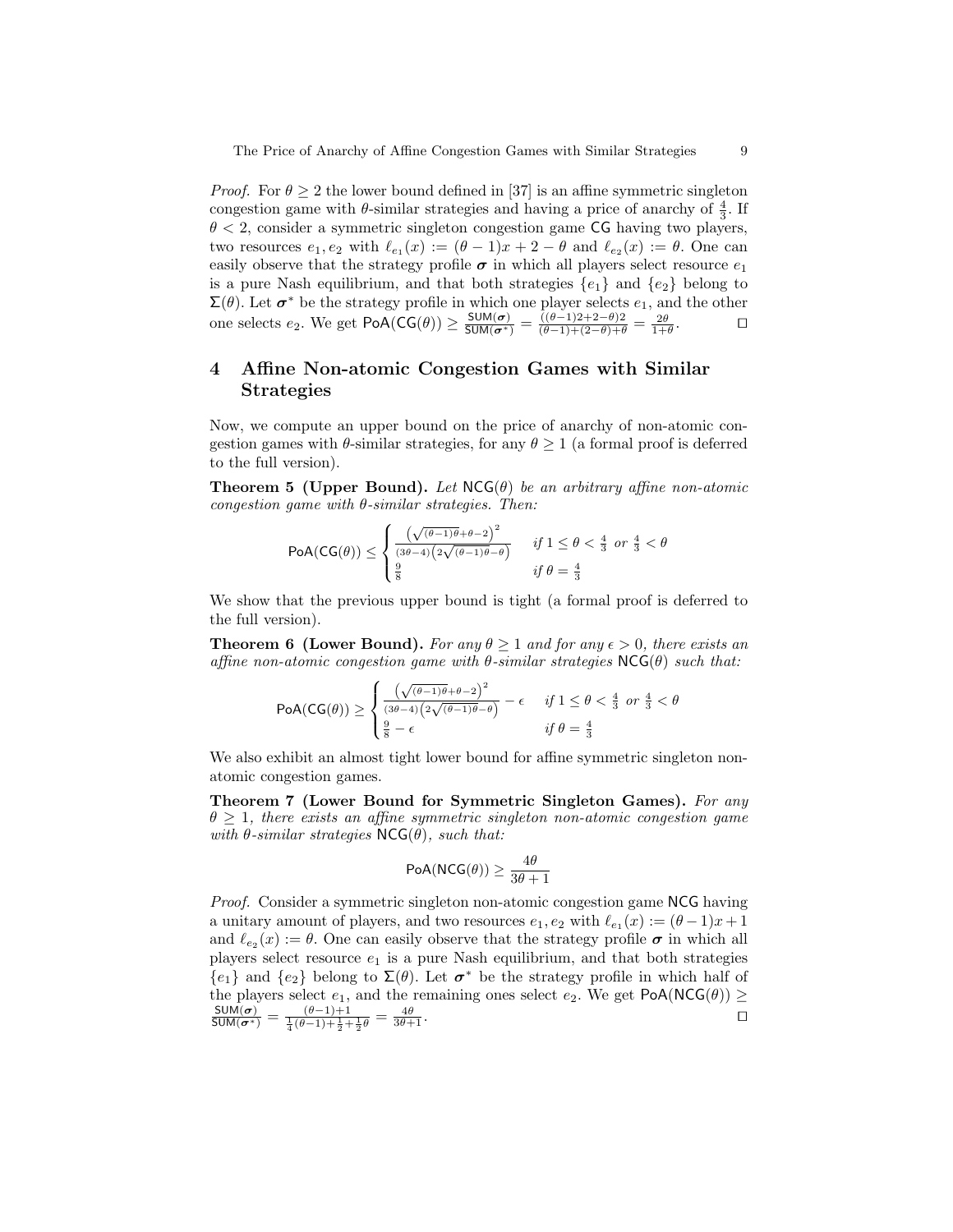## 5 Conclusions and Open Problems

In this work we have introduced the class of congestion games with similar strategies, and we have almost completely characterized the performance of such games in terms of price of anarchy. Our work leaves several open problems. For instance, when considering symmetric singleton games, the given upper and lower bounds are not tight for both the atomic and the non-atomic case. Moreover, it would be interesting considering more general latency functions (e.g. polynomial).

Overall, despite its theoretical importance, we think that our parametrization may provide an interesting and reasonable step towards the definition of a more concrete model for selfish routing games.

## References

- 1. S. Aland, D. Dumrauf, M. Gairing, B. Monien, and F. Schoppmann. Exact price of anarchy for polynomial congestion games. SIAM Journal on Computing, 40(5):1211–1233, 2011.
- 2. E. Anshelevich, A. Dasgupta, J. M. Kleinberg, E. Tardos, T. Wexler, and T. Roughgarden. The price of stability for network design with fair cost allocation. SIAM Journal on Computing, 38(4):1602–1623, 2008.
- 3. B. Awerbuch, Y. Azar, and L. Epstein. The price of routing unsplittable flow. In Proceedings of the 37th Annual ACM Symposium on Theory of Computing (STOC), ACM Press, pp. 57–66, 2005.
- 4. M. J. Beckmann, C. B. McGuire, and C. B. Winsten. Studies in the Economics of Transportation. Yale University Press, 1956.
- 5. K. Bhawalkar, M. Gairing, and T. Roughgarden. Weighted congestion games: price of anarchy, universal worst-case examples, and tightness. ACM Transactions on Economics and Computation 2(4):1–23, 2014.
- 6. V. Bilò. A unifying tool for bounding the quality of non-cooperative solutions in weighted congestion games. In Proceedings of the 10th Workshop on Approximation and Online Algorithms (WAOA), LNCS 7846, Springer, pp. 229–241, 2012.
- 7. V. Bilò. On linear congestion games with altruistic social context. In *Proceedings* of the 20th International Computing and Combinatorics Conference (COCOON), LNCS 8591, Springer, pp. 547–558, 2014.
- 8. V. Bilò. On the robustness of the approximate price of anarchy in generalized congestion games. In Proceedings of 9th International Symposium on Algorithmic Game Theory (SAGT), LLNCS 9928, Springer, pp. 93–104, 2016.
- 9. V. Bilò, A. Celi, M. Flammini, and V. Gallotti. Social context congestion games. Theoretical Computer Science, 514:21–35, 2013.
- 10. V. Bilò, A. Fanelli, M. Flammini, and L. Moscardelli. Performances of one-round walks in linear congestion games. Theory of Computing Systems,  $49(1):24-45, 2011$ .
- 11. V. Bilò, M. Flammini, and L. Moscardelli. The price of stability for undirected broadcast network design with fair cost allocation is constant. In Proceedings of the 54th Annual IEEE Symposium on Foundations of Computer Science (FOCS), IEEE Computer Society, pp. 638–647, 2013.
- 12. V. Bilò, L. Moscardelli, and C. Vinci. Uniform mixed equilibria in network congestion games with link failures. In Proceedings of the 45th International Colloquium on Automata, Languages and Programming (ICALP), to appear.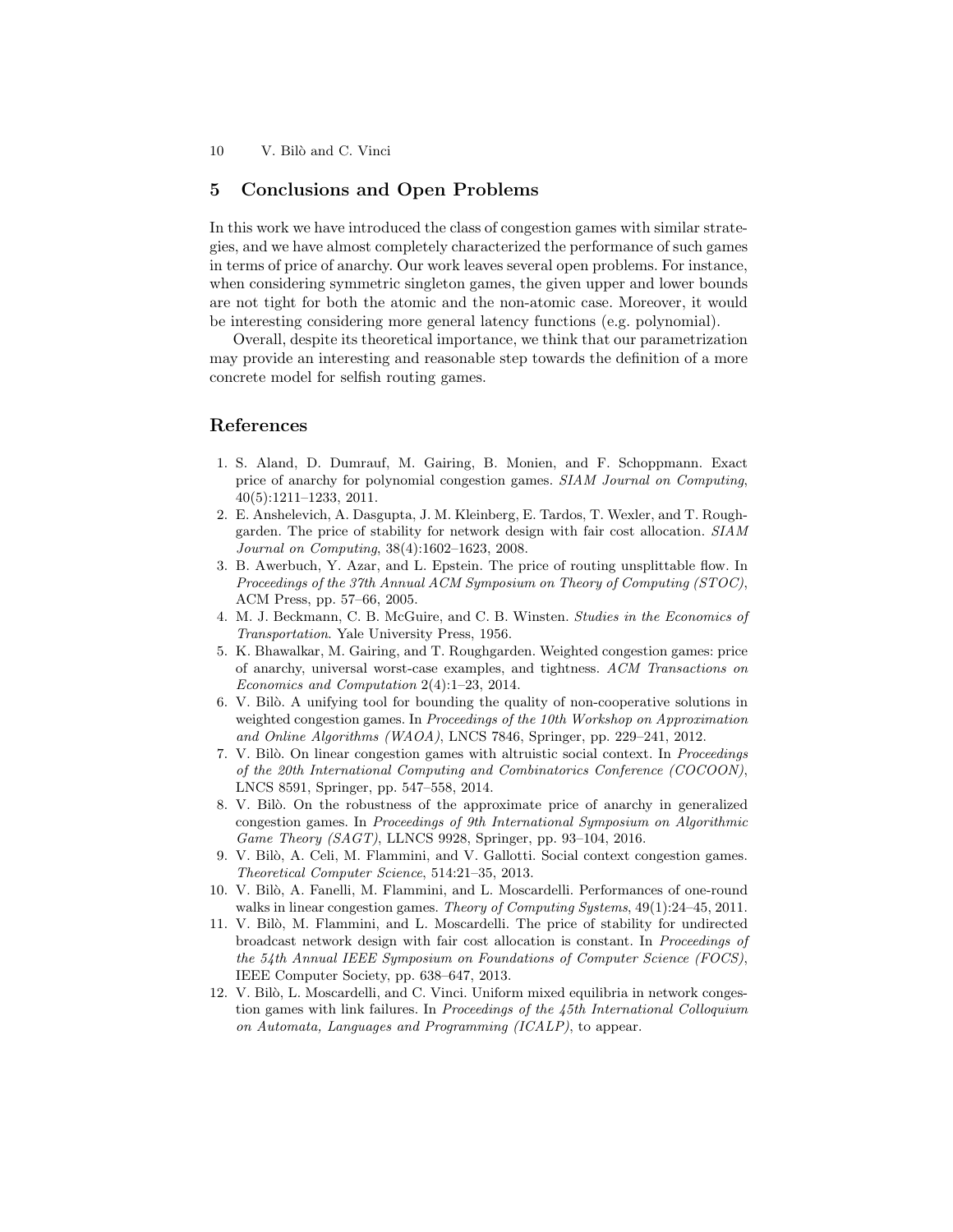The Price of Anarchy of Affine Congestion Games with Similar Strategies 11

- 13. V. Bil`o and C. Vinci. On Stackelberg strategies in affine congestion games. In Proceedings of the 11th International Conference on Web and Internet Economics (WINE), LNCS 9470, Springer, pp. 132–145, 2015.
- 14. V. Bilò and C. Vinci. Dynamic taxes for polynomial congestion games. In Proceedings of the 17th ACM Conference on Economics and Computation (EC), ACM Press, pp. 839–856, 2016.
- 15. V. Bil`o and C. Vinci. On the impact of singleton strategies in congestion games. In Proceedings of the 25th Anual European Symposium on Algorithms (ESA), Leibniz-Zentrum fuer Informatik, 17:1–17:14, 2017.
- 16. I. Caragiannis, M. Flammini, C. Kaklamanis, P. Kanellopoulos, and L. Moscardelli. Tight bounds for selfish and greedy load balancing. Algorithmica, 61(3):606–637, 2011.
- 17. I. Caragiannis, C. Kaklamanis, and P. Kanellopoulos. Taxes for linear atomic congestion games. ACM Transactions on Algorithms, 7,1, 2010.
- 18. I. Caragiannis, C. Kaklamanis, P. Kanellopoulos, M. Kyropoulou, and E. Papaioannou. The impact of altruism on the efficiency of atomic congestion games. In Proceedings of the 5th International Symposium on Trustworthly Global Computing  $(TGC)$ , LNCS 6084, Springer, pp. 172–188, 2010.
- 19. P. Chen, B. de Keijzer, David Kempe, and G. Schäfer. The robust price of anarchy of altruistic games. ACM Transaction on Economics and Computation, 2(4):17, 2014.
- 20. G. Christodoulou and E. Koutsoupias. The price of anarchy of finite congestion games. In Proceedings of the 37th Annual ACM Symposium on Theory of Computing (STOC), ACM Press, pp. 67–73, 2005.
- 21. G. Christodoulou and E. Koutsoupias. On the price of anarchy and stability of correlated equilibria of linear congestion games. In Proceedings of the 13th Annual European Symposium on Algorithms (ESA), LNCS 3669, Springer, pp. 59–70, 2005.
- 22. G. Christodoulou, E. Koutsoupias, and A. Nanavati. Coordination mechanisms. Theoretical Computer Science, 410(36):3327–3336, 2009.
- 23. G. Christodoulou, E. Koutsoupias, and P. G. Spirakis. On the performance of approximate equilibria in congestion games. Algorithmica, 61(1):116–140, 2011.
- 24. G. Christodoulou, V. S. Mirrokni, and A. Sidiropoulos. Convergence and approximation in potential games. Theoretical Computer Science, 438:13–27, 2012.
- 25. R. Cole, Y. Dodis, and T. Roughgarden How much can taxes help selfish routing? Journal of Computer and System Sciences, 72(3):444-17467, 2006.
- 26. R. Cominetti, J. R. Correa, and N. E. Stier Moses. Network games with atomic players. In Proceedings of the 33rd Annual International Colloquium in Automata, Languages, and Programming (ICALP), LNCS 4051, Springer, pp. 525-17536, 2006.
- 27. J. R. Correa, A. S. Schulz, and N. E. Stier Moses. Selfish routing in capacitated networks. Mathematics of Operations Research, 29(4):961-17976, 2004.
- 28. J. R. Correa, A. S. Schulz, and N. E. Stier Moses. On the inefficiency of equilibria in congestion games. In Proceedings of the 11th Conference on Integer Programming and Combinatorial Optimization (IPCO), pp. 16717-181, 2005.
- 29. A. Czumaj and B. Vöcking. Tight Bounds for Worst-case Equilibria. ACM Transactions on Algorithms, 3(1):4:1–4:17, 2007.
- 30. J. de Jong, W. Kern, B. Steenhuisen, and M. Uetz. The aymptotic price of anarhcy for k-uniform congestion games. In 15th International Workshop on Approximation and Online Algorithms (WAOA), LNCS 10787, Springer, pp. 317–328, 2017.
- 31. B. de Keijzer, Guido Schäfer, A. Anagnostopoulos, and L. Becchetti. Inefficiency of games with social context. In Proceedings of the 6th International Symposium on Algorithmic Game Theory (SAGT), LNCS 8146, Springer, pp. 219–230, 2013.